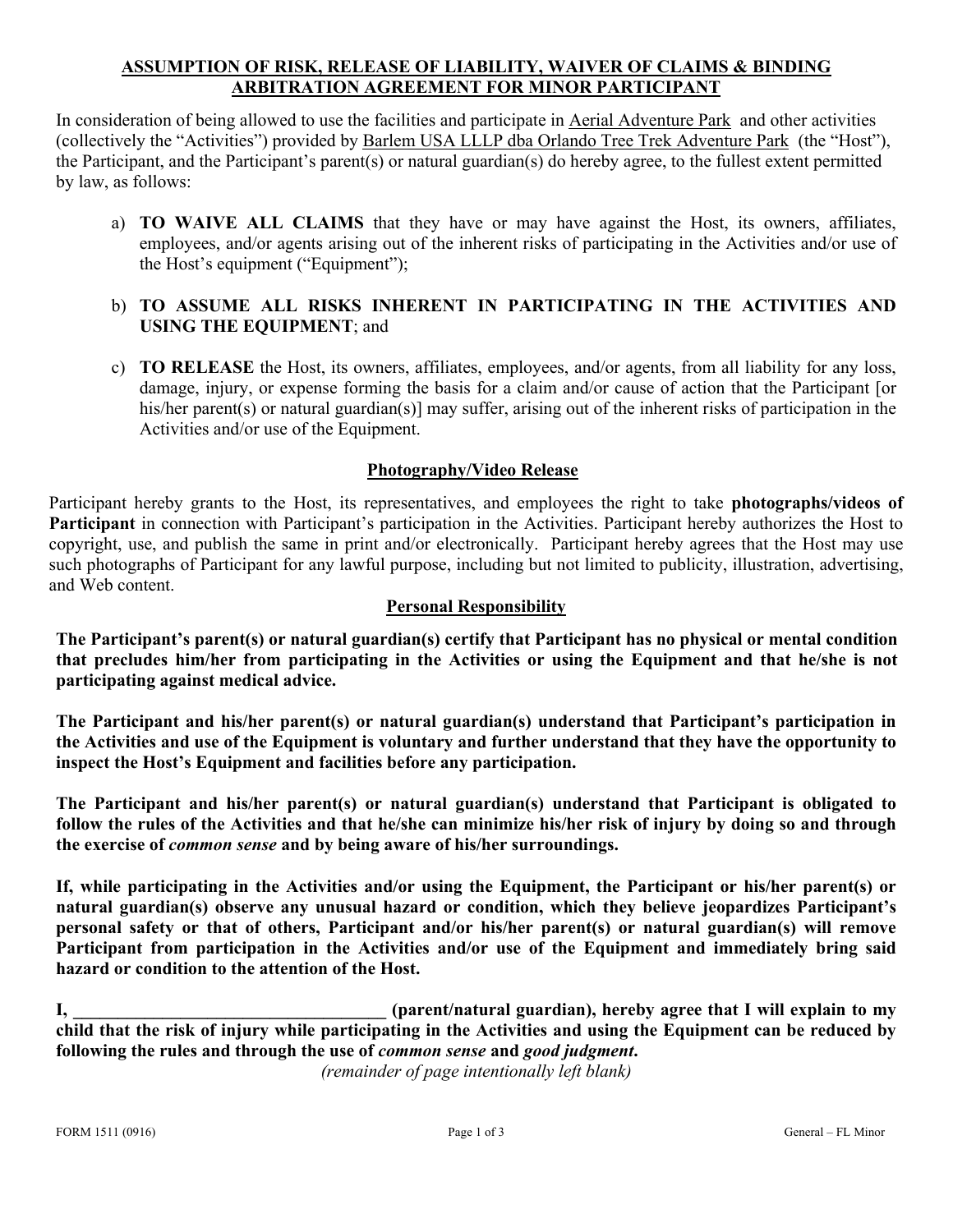# **Binding Arbitration**

**The Participant, and the Participant's parent(s) or natural guardian(s) if the Participant is a minor, hereby agrees to submit any dispute, claim, or controversy, relating to and/or arising from (a) this Assumption of Risk, Release of Liability, Waiver of Claims & Binding Arbitration Agreement for Minor Participant, (b) Participant's participation in the Activities, and/or (3) any other interaction between the Participant and the Host, including the determination of the scope or applicability of this agreement to arbitrate, to binding arbitration. For such disputes, there shall be a three-member arbitration panel, consisting of two party-appointed arbitrators (one arbitrator to be appointed by each party) and one neutral arbitrator (collectively, the "Panel"), to be chosen by the party-appointed arbitrators. In the event that the two party-appointed arbitrators are not able to agree on a third, neutral arbitrator, the neutral arbitrator shall be appointed by the United States District Court, for the district in which the Activities occurred. Each party shall pay its own costs, including the costs associated with the partyappointed arbitrators, and the parties shall share equally the costs associated with the neutral arbitrator. The arbitration proceeding shall proceed in the State and County where the Activities occurred, and shall be governed by the Federal Rules of Evidence. The Panel shall establish a reasonable and appropriate discovery schedule to expeditiously resolve this matter. As a threshold matter, the Panel shall confirm whether the Waiver and Release contained in this Agreement are enforceable under applicable law. Judgment on the Award may be entered in any court having jurisdiction over the parties and controversy. Participant, Participant's parent(s) or natural guardian(s), and the Host specifically intend this Binding Arbitration provision to survive in the event that any other portion of this Agreement is held invalid. NOTICE TO PARTICIPANT: By signing this Agreement, you are giving up your right to commence litigation against the Host in a court of law, and you are giving up your right to a trial by jury.** 

*(remainder of page intentionally left blank)*